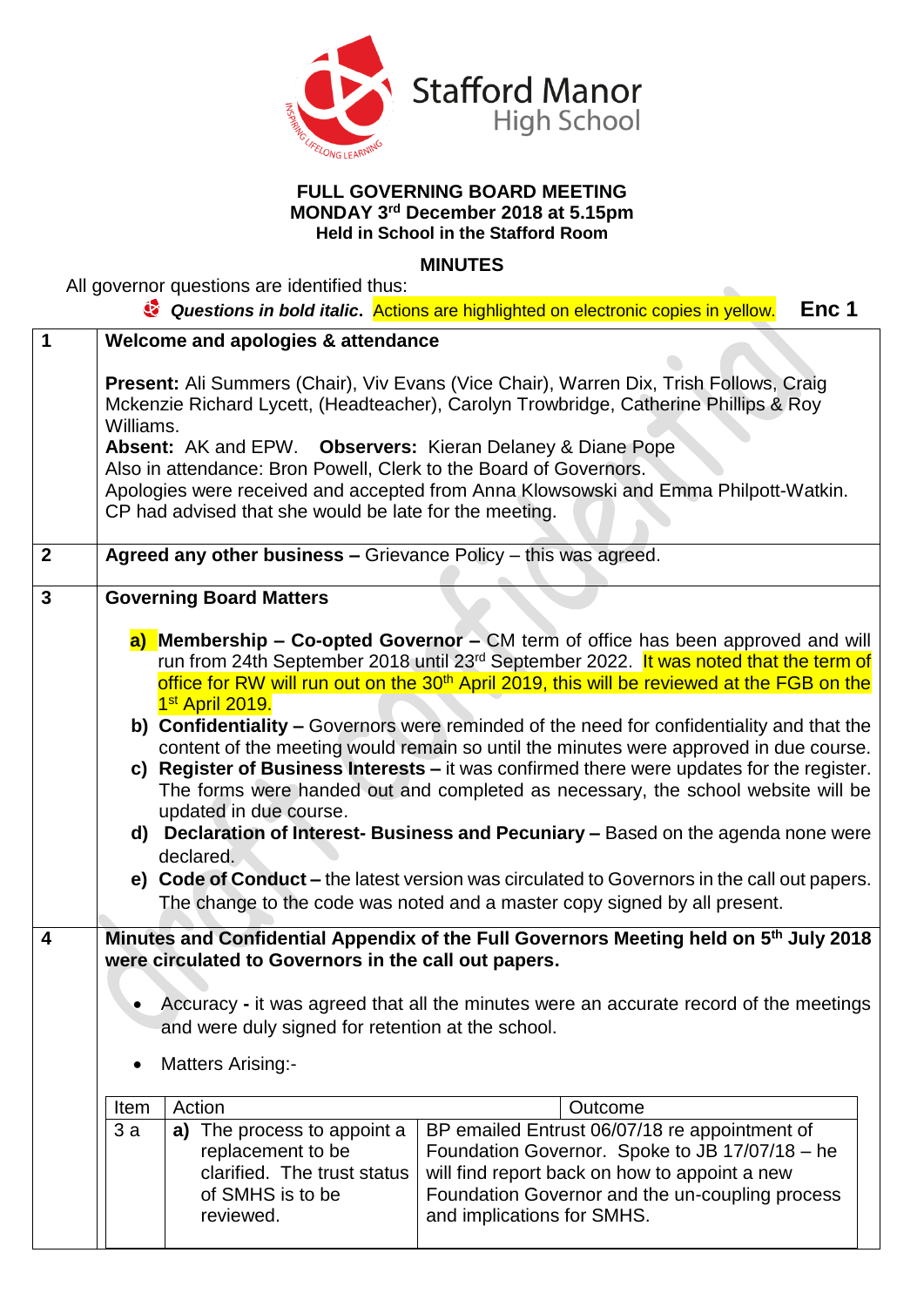

|                | 4.5                                                                                                                                                                                                                                                                                                                                                                                                                                                                                                                                                                                                                                                                                                       | Governors were forwarded the GDPR<br>presentation, BP to check all Governors<br>were sent this.                                                                                                                                                             | Completed 06/07/18.                             |  |
|----------------|-----------------------------------------------------------------------------------------------------------------------------------------------------------------------------------------------------------------------------------------------------------------------------------------------------------------------------------------------------------------------------------------------------------------------------------------------------------------------------------------------------------------------------------------------------------------------------------------------------------------------------------------------------------------------------------------------------------|-------------------------------------------------------------------------------------------------------------------------------------------------------------------------------------------------------------------------------------------------------------|-------------------------------------------------|--|
|                | 11                                                                                                                                                                                                                                                                                                                                                                                                                                                                                                                                                                                                                                                                                                        | 360 Degree review of the Chair + Governor<br>Skills Audit - Governors who have not<br>already completed their forms were reminded<br>to complete and return them forms to BP.                                                                               | All Governors, BP emailed<br>reminder 06/07/18. |  |
|                | 12                                                                                                                                                                                                                                                                                                                                                                                                                                                                                                                                                                                                                                                                                                        | The position of the school as a Trust needs to<br>be reviewed, BP to ask Entrust for clarity.                                                                                                                                                               | BP emailed Entrust 06/07/18<br>chased 17/07/18  |  |
|                |                                                                                                                                                                                                                                                                                                                                                                                                                                                                                                                                                                                                                                                                                                           | 5.26pm CP joined the meeting.                                                                                                                                                                                                                               |                                                 |  |
|                |                                                                                                                                                                                                                                                                                                                                                                                                                                                                                                                                                                                                                                                                                                           | Minutes of the Extraordinary Full Governors Meeting held on 24th September 2018 were<br>circulated to Governors in the call out papers.                                                                                                                     |                                                 |  |
|                |                                                                                                                                                                                                                                                                                                                                                                                                                                                                                                                                                                                                                                                                                                           | • Accuracy - it was agreed that all the minutes were an accurate record of the meetings<br>and were duly signed for retention at the school.                                                                                                                |                                                 |  |
| $5\phantom{1}$ | <b>Reports</b>                                                                                                                                                                                                                                                                                                                                                                                                                                                                                                                                                                                                                                                                                            |                                                                                                                                                                                                                                                             |                                                 |  |
|                |                                                                                                                                                                                                                                                                                                                                                                                                                                                                                                                                                                                                                                                                                                           | a) Chair and/or Vice Chair's Power to Act $-$ no actions had been necessary.                                                                                                                                                                                |                                                 |  |
|                | a) Progress & Learning Committee - Minutes and Confidential Appendix of the meeting<br>held on 24/09/18 and the Minutes of the meeting held on 12/11/18 were circulated to<br>Governors in the call out papers.<br>b) Finance Committee - Minutes and Confidential Appendix of meeting 17/09/18 and<br>Minutes and Confidential Appendix of the meeting 19/11/18 were circulated to<br>Governors in the call out papers. Governors are asked to note page 8 of the<br>Governor Information Pack (GIP) Charges and Remission - this policy was reviewed<br>by the Finance Committee on the 30 <sup>th</sup> April 2018.<br>Governors questioned the extent of the deficit. DP has met with Davina from the |                                                                                                                                                                                                                                                             |                                                 |  |
|                |                                                                                                                                                                                                                                                                                                                                                                                                                                                                                                                                                                                                                                                                                                           |                                                                                                                                                                                                                                                             |                                                 |  |
|                |                                                                                                                                                                                                                                                                                                                                                                                                                                                                                                                                                                                                                                                                                                           | Local Authority and she is satisfied with the predictions. The deficit agreement has<br>been breached this year but it is anticipated that it will be repaid at the end of the four<br>year agreement. The budget remains an area of concern. (See Item 10) |                                                 |  |
|                | c) Strategic Group met $10th$ September 2018 – the examination results were discussed<br>at length. AS will update Governors on the Strategic Vision under agenda item<br>number 9.                                                                                                                                                                                                                                                                                                                                                                                                                                                                                                                       |                                                                                                                                                                                                                                                             |                                                 |  |
|                | d) Link Governor Reports -<br>Quality Assurance – verbal report AS on her school visit 11/07/18 details of the<br>schedule were circulated to Governors in the call out papers and involved<br>meetings with students, staff and visits to classes in progress. AS reported that<br>nothing unexpected came to light during her visit. There were staff concerns<br>regards work life balance which are being addressed. It was a very useful visit.<br><b>Safeguarding Report</b> $-$ VE $-$ to be discussed under agenda item 8                                                                                                                                                                         |                                                                                                                                                                                                                                                             |                                                 |  |
|                |                                                                                                                                                                                                                                                                                                                                                                                                                                                                                                                                                                                                                                                                                                           | e) Partnership Minutes $-$ CT had attended the meeting on the behalf of the FGB. It was<br>noted that Maria Woodward (Deputy Head at KEVI, seconded to the Collegiate 1 day                                                                                 |                                                 |  |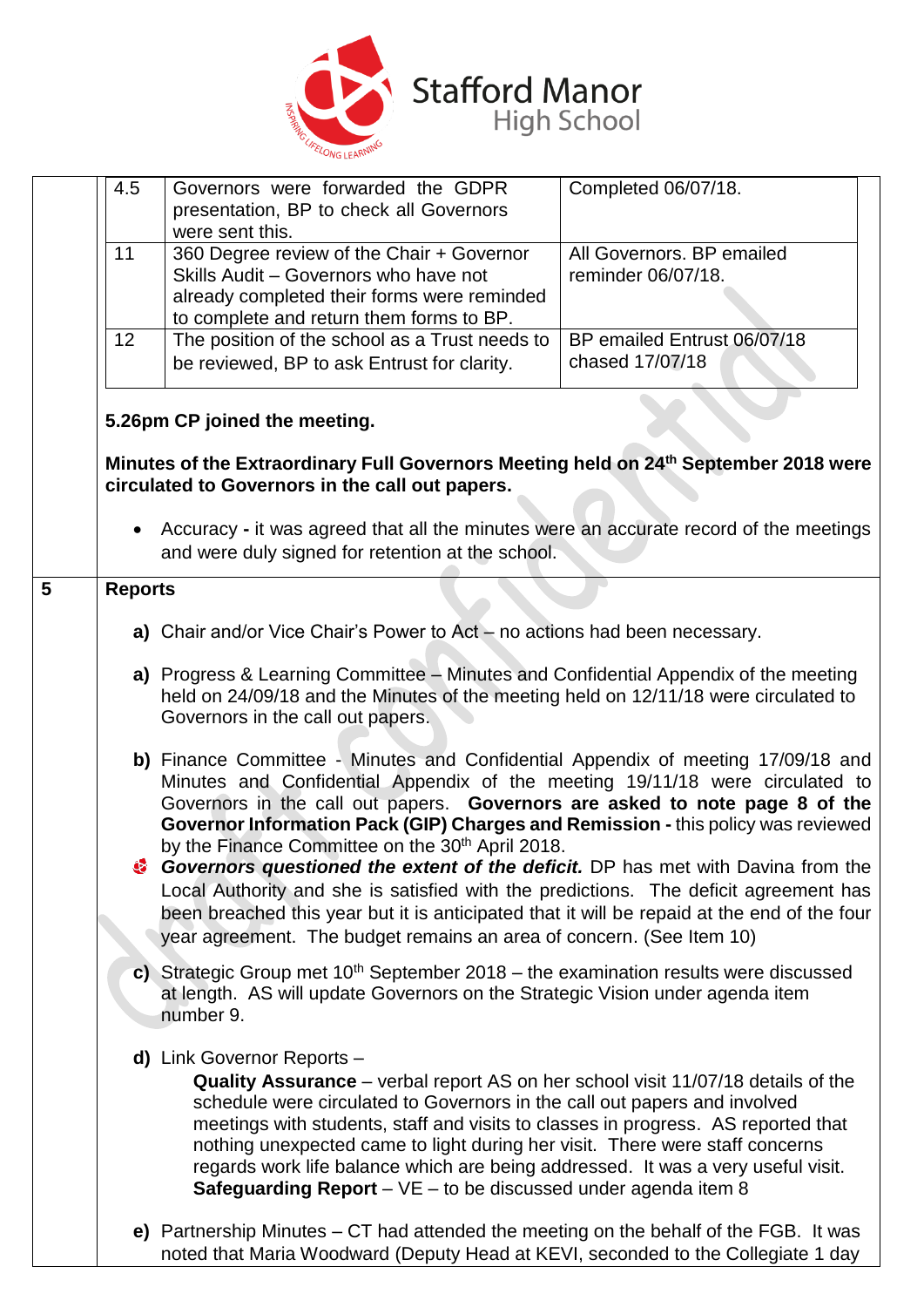

|                                                                                                                             | per week) and Norman Cobon(Chair) had both left the Collegiate Board. Maggie<br>Smart has replaced Maria, working 3 days per week and is doing a very good job, she<br>is expected to remain at the Collegiate after Christmas. AS will report to the FGB in<br>April on the re-scheduled meeting to now be held in January 2019.                                                                                                                                                                                                                                                                                                                                                                                                     |
|-----------------------------------------------------------------------------------------------------------------------------|---------------------------------------------------------------------------------------------------------------------------------------------------------------------------------------------------------------------------------------------------------------------------------------------------------------------------------------------------------------------------------------------------------------------------------------------------------------------------------------------------------------------------------------------------------------------------------------------------------------------------------------------------------------------------------------------------------------------------------------|
| $\overline{6}$                                                                                                              | Headteacher's Report - circulated to all Governors 27th November 2018                                                                                                                                                                                                                                                                                                                                                                                                                                                                                                                                                                                                                                                                 |
|                                                                                                                             | RL spoke of the great pressures that face the education sector. The possible cessation of<br>the School Crossing Patrols was under consultation with the Local Authority. CT has<br>attempted to get business sponsorship to fund the continuation of this service. If the LA do<br>close the service it will become the responsibility of schools to co-ordinate the provision<br>which SMHS does not have capacity for. CT will support if the move takes place.                                                                                                                                                                                                                                                                    |
|                                                                                                                             | A further consultation concerns the clawback of funding following a permanent exclusion of a<br>student. This is a proposal to impose a 'cost recovery charge' on schools ranging from £6-<br>15K to fund continuation in education. The Board were extremely disquieted at this<br>suggestion. Governors noted that the likelihood of disruption to students would then be<br>further aggravated with a reduction to the school budget thus affecting provision.<br>Governors asked if this would affect all schools or just maintained – they were<br>told it would be all schools. The Hollies (PRU) has just received an inadequate<br>judgement from Ofsted.                                                                     |
|                                                                                                                             | There are enormous pressures on schools in the current climate. Governors noted that at<br>school today there had been several Safeguarding matters to deal with that were not school<br>related. Amanda Spielman's (Ofsted Chief Inspector) comments on the role of schools were<br>welcomed, she had said that schools are expected to take on far too much responsibility.                                                                                                                                                                                                                                                                                                                                                         |
|                                                                                                                             | Due to the high level of disadvantage at SMHS, students can be affected more than the<br>norm by the changes in curriculum and the extra pressure on schools to provide support for<br>students.                                                                                                                                                                                                                                                                                                                                                                                                                                                                                                                                      |
|                                                                                                                             | RL will be replying to all 3 consultations. It was acknowledged that local Councillors<br>recognise that schools simply do not have the capacity take on anymore work. SMHS will<br>strive to continue to prioritise the students but it is getting harder and harder each year.                                                                                                                                                                                                                                                                                                                                                                                                                                                      |
| RL was thanked for the level of detail in his report and that it is helpful to have all the<br>information in one document. |                                                                                                                                                                                                                                                                                                                                                                                                                                                                                                                                                                                                                                                                                                                                       |
|                                                                                                                             | Governors asked if the number of safeguarding incidents had increased - The<br>⊛<br>number of incidents has increased but they were informed that the number of Local<br>Support Team referrals has decreased due to this now being mainly a Tier 3 service<br>now.<br>Governors asked for clarification of SCTSP – this is 'Sickle Cell Thalassaemic<br>Support Project', the original idea was devolve funding to schools to use but instead it<br>funds a community service which support families and children for a 6 week period.<br>Governors asked if SMHS has a higher level of Pupil Premium students than<br>other schools in Stafford - it was thought that this is indeed the case according to<br>statistics available. |
|                                                                                                                             | Governors wished thanks to be given to all staff.                                                                                                                                                                                                                                                                                                                                                                                                                                                                                                                                                                                                                                                                                     |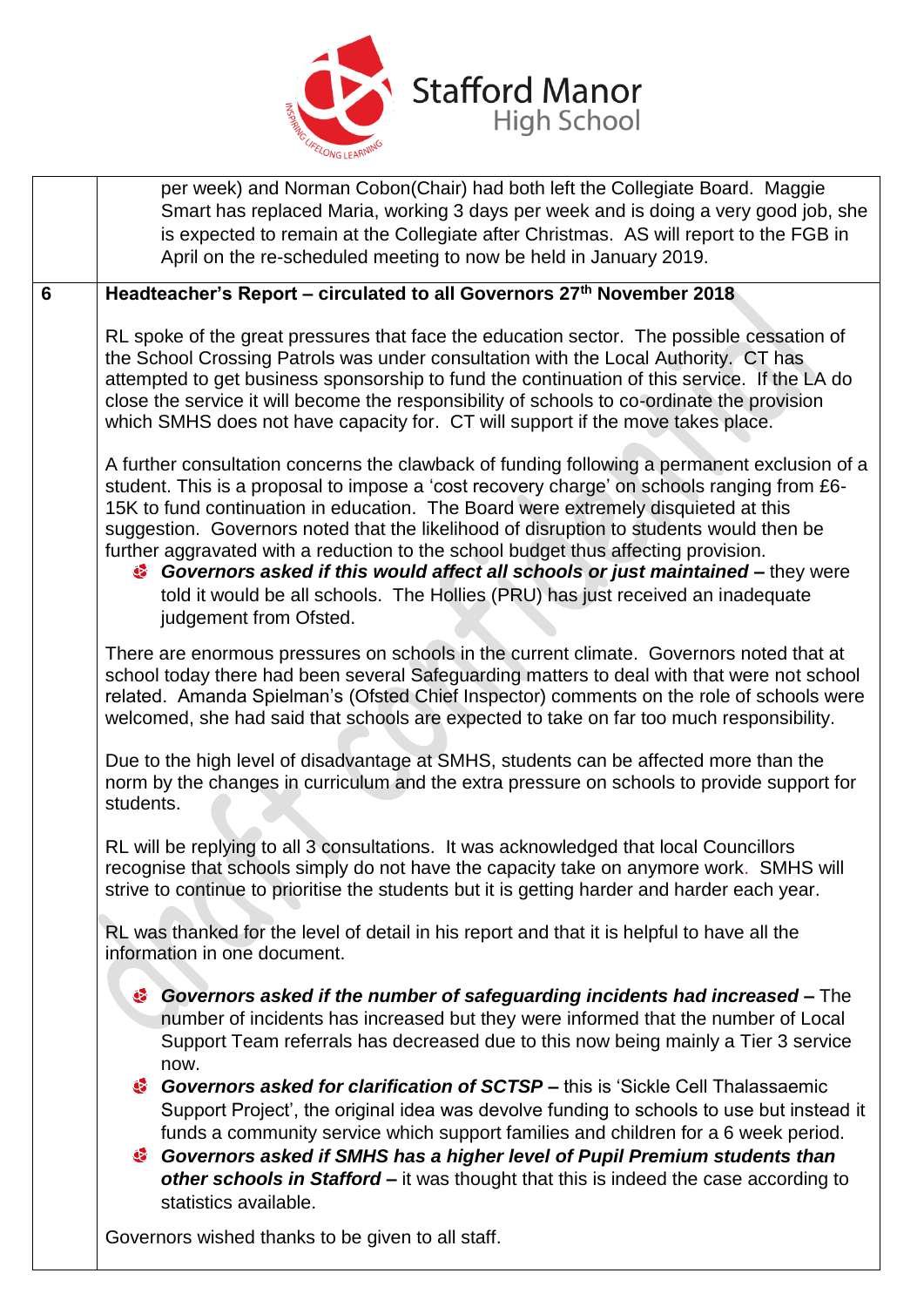

| $\overline{7}$ | Inset Days 2018-2019 - 3rd & 4th September 2018,23rd November 2018, 28th June 2019 and<br>22 <sup>nd</sup> July 2019 - These dates were all agreed and noted.                                                                                                                                                                                                                                                                                                                                                                                                                                                                                                                                                                                                                                                                                                                                                                                                                                                                                                                                                                                                                                                                                                                                                                                                                                                                                                                                                                                                                                                                                                                                                                                                                                                |  |  |
|----------------|--------------------------------------------------------------------------------------------------------------------------------------------------------------------------------------------------------------------------------------------------------------------------------------------------------------------------------------------------------------------------------------------------------------------------------------------------------------------------------------------------------------------------------------------------------------------------------------------------------------------------------------------------------------------------------------------------------------------------------------------------------------------------------------------------------------------------------------------------------------------------------------------------------------------------------------------------------------------------------------------------------------------------------------------------------------------------------------------------------------------------------------------------------------------------------------------------------------------------------------------------------------------------------------------------------------------------------------------------------------------------------------------------------------------------------------------------------------------------------------------------------------------------------------------------------------------------------------------------------------------------------------------------------------------------------------------------------------------------------------------------------------------------------------------------------------|--|--|
| 8              | <b>Safeguarding updates</b>                                                                                                                                                                                                                                                                                                                                                                                                                                                                                                                                                                                                                                                                                                                                                                                                                                                                                                                                                                                                                                                                                                                                                                                                                                                                                                                                                                                                                                                                                                                                                                                                                                                                                                                                                                                  |  |  |
|                | a) Keeping Children Safe in Education New Statutory Guidance from September 2018<br>- Governors were requested to read and fully understand and 2 and note the<br>contents of parts 1 and 5 as good practice. A signing list was circulated at the<br>meeting to confirm this. Governors were signposted to read the relevant part of the<br>Governors Information Pack (GIP).<br>b) Review of Child Protection Policy and Procedures - please note that this has not<br>been reviewed at Committee level. Annual Review. VE was happy with the<br>content.<br>Governors asked if SMHS has a Mobile Phone Policy - they were<br>informed that this is mentioned in the Behaviour Policy.<br>VE noted that on page 42 'Birmingham Children's Trust' should be changed<br>to Staffordshire Children's Board, this the policy complies with legislation and<br>when compared with the checklist fulfils all requirements. VE noted that<br>practices in school are robust. It was considered that the policy is now<br>tailored for SMHS and is fit for purpose. It was approved by the FGB.<br>c) Working together to Safeguard Children and New Regulations - February 2018 -<br>Governors to note.<br>d) Designated Teacher for Looked After Children - update February 2018 - RL.<br>DfE - Disqualification under Childcare Act 2006 - July 2018.<br>e)<br>Sexual Violence and Harassment between Children in Schools and Colleges.<br>f<br>Children missing in Education - Deregistration Guidance for Schools.<br>g)<br>Confirmation that each member of the Governing Board has enhanced DBS check -<br>h)<br>this was confirmed as being up to date and completed.<br>Safeguarding Link Governor Report - VE. The report was received with thanks.<br>$\mathsf{i}$<br>See confidential appendix item 1. |  |  |
| 9              | <b>Strategic Leadership</b>                                                                                                                                                                                                                                                                                                                                                                                                                                                                                                                                                                                                                                                                                                                                                                                                                                                                                                                                                                                                                                                                                                                                                                                                                                                                                                                                                                                                                                                                                                                                                                                                                                                                                                                                                                                  |  |  |
|                | <b>a)</b> Strategic Planning for the future – Verbal update AS.<br>• Governance - National Governance Association - MAT lessons learned -<br>Please read page 3 of the GIP prior to attending the meeting.                                                                                                                                                                                                                                                                                                                                                                                                                                                                                                                                                                                                                                                                                                                                                                                                                                                                                                                                                                                                                                                                                                                                                                                                                                                                                                                                                                                                                                                                                                                                                                                                   |  |  |
|                | RL has continued to meet with different headteacher's. AS updated the Board on<br>local developments.                                                                                                                                                                                                                                                                                                                                                                                                                                                                                                                                                                                                                                                                                                                                                                                                                                                                                                                                                                                                                                                                                                                                                                                                                                                                                                                                                                                                                                                                                                                                                                                                                                                                                                        |  |  |
|                | RL spoke to Doug Selkirk of the Central Learning Partnership and visited 3 CLP<br>schools with AS. The CLP has now withdrawn from KEVI however and there are<br>no longer plans to set up a hub in Stafford. SMHS is keen to continue to work with<br>schools locally but on an informal basis. The landscape is changing constantly,<br>SMHS will continue to focus on students but will remain aware of local<br>developments.                                                                                                                                                                                                                                                                                                                                                                                                                                                                                                                                                                                                                                                                                                                                                                                                                                                                                                                                                                                                                                                                                                                                                                                                                                                                                                                                                                             |  |  |
|                | Building Trusts - Ambition School Leadership report - June 2018 - please read<br>page 3 of the GIP prior to attending the meeting.                                                                                                                                                                                                                                                                                                                                                                                                                                                                                                                                                                                                                                                                                                                                                                                                                                                                                                                                                                                                                                                                                                                                                                                                                                                                                                                                                                                                                                                                                                                                                                                                                                                                           |  |  |
| 10             | <b>Finance Accountability</b>                                                                                                                                                                                                                                                                                                                                                                                                                                                                                                                                                                                                                                                                                                                                                                                                                                                                                                                                                                                                                                                                                                                                                                                                                                                                                                                                                                                                                                                                                                                                                                                                                                                                                                                                                                                |  |  |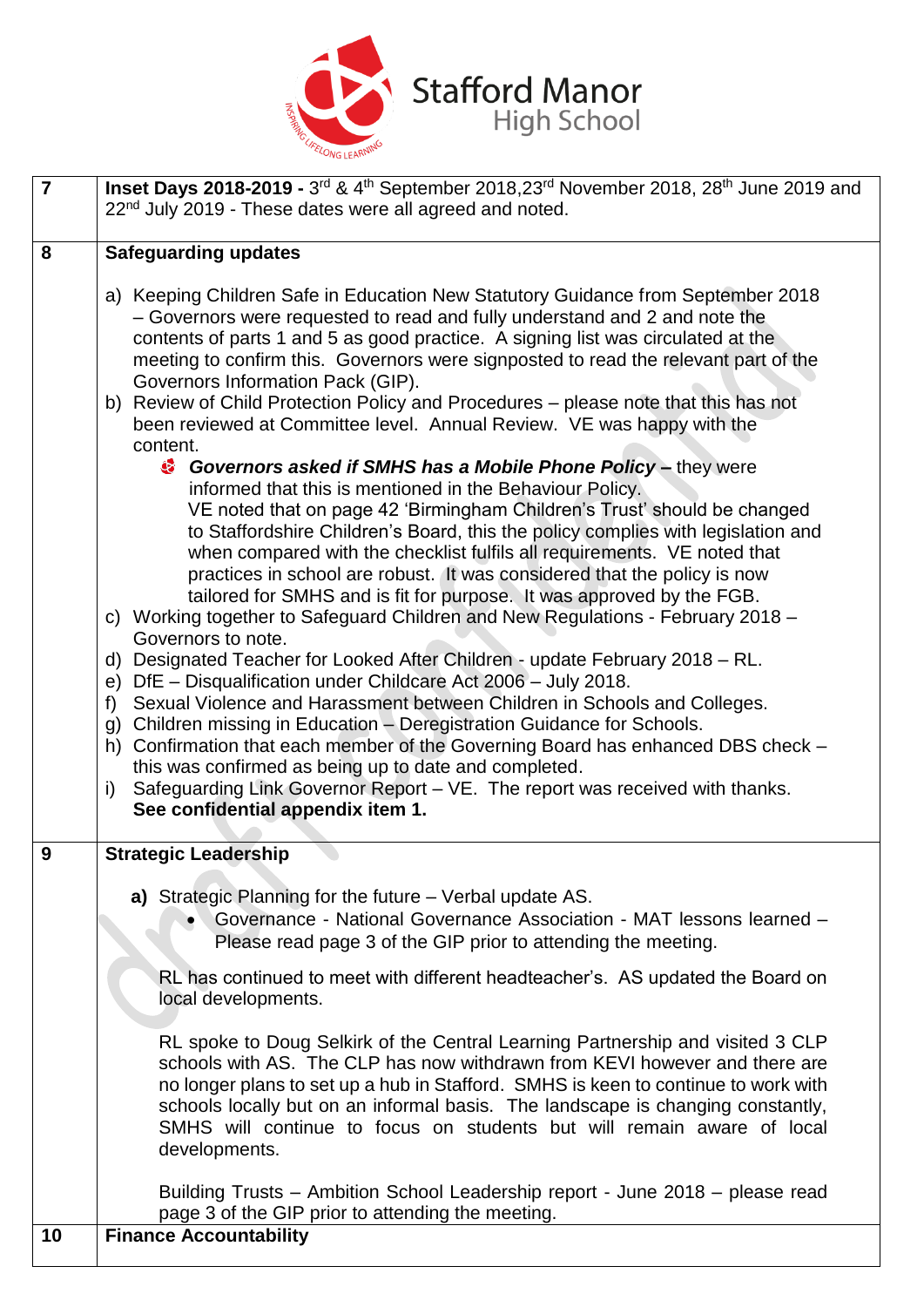

|    | a) Carry forward/outturn - DP updated Board on the final position of the budget 31/03/18.<br>The final Out-turn was £32744 in year surplus which reduced the deficit. The predicted<br>deficit of £258K is now projected to be £280K, it is anticipated that in 4 years' time this<br>will be repaid. Changes to teacher pensions has had a huge negative effect on the<br>budget and has seen the benefit from Fairer Funding wiped out. Staffordshire continues<br>to be funded below the national average which is a disadvantage. The 'extras'<br>announced in the Government Budget will be ring-fenced, the amount is not yet known.                                |
|----|---------------------------------------------------------------------------------------------------------------------------------------------------------------------------------------------------------------------------------------------------------------------------------------------------------------------------------------------------------------------------------------------------------------------------------------------------------------------------------------------------------------------------------------------------------------------------------------------------------------------------------------------------------------------------|
|    | Thanks were given to DP for her report.                                                                                                                                                                                                                                                                                                                                                                                                                                                                                                                                                                                                                                   |
| 11 | People - Governors were asked to read and note the following.                                                                                                                                                                                                                                                                                                                                                                                                                                                                                                                                                                                                             |
|    | a) Reducing teacher workload May and July 2018 reports.                                                                                                                                                                                                                                                                                                                                                                                                                                                                                                                                                                                                                   |
|    | b) Level 6 Apprenticeships in Teaching                                                                                                                                                                                                                                                                                                                                                                                                                                                                                                                                                                                                                                    |
| 12 | <b>Compliance</b>                                                                                                                                                                                                                                                                                                                                                                                                                                                                                                                                                                                                                                                         |
|    | a) Staff voice – Questionnaires have been completed; Annual Staff Voice (based on<br>Ofsted), summer 'Better than' and Staff Well-Being. The Staff Voice questionnaire<br>results from 2017 and 2018 were handed out to Governors, it was noted that the results<br>have dipped but given the additional questions and the alteration in responses this was<br>likely to happen and therefore the outcome would be skewed. Nationally the focus in<br>on well-being. The results from the SMHS Well-being survey are awaited. The DfE<br>toolkit has been reported to be very good, it identifies issues and is free to access, and<br>it is thought this will be useful. |
|    | Governors asked if the surveys are anonymous – it was confirmed that<br>they were. Behaviour can be challenging among students and CT and RW<br>told the meeting that during visits to school both had been impressed by good<br>behaviour of the students and the way that staff tackled and managed any<br>disruptive behaviour. It was acknowledged that break-time and lunchtime are<br>trigger times. Staff do an excellent job of managing behaviour.                                                                                                                                                                                                               |
|    | b) Education                                                                                                                                                                                                                                                                                                                                                                                                                                                                                                                                                                                                                                                              |
|    | i) Technical Levels $-$ T Levels $-$ for information only please read page 14 of the<br><b>GIP</b>                                                                                                                                                                                                                                                                                                                                                                                                                                                                                                                                                                        |
|    | ii) Religious Education (RE) - for information only please read page 14 of the<br>GIP. A letter from SACRE by Mary Gale had been shared with the Board.<br>Thanks were extended to everyone involved. The letter was very positive.<br>iii) British Values                                                                                                                                                                                                                                                                                                                                                                                                                |
|    | iv) SEND - The Learning Support Services as of September 2018 - please read<br>pages 18-19 of the GIP.                                                                                                                                                                                                                                                                                                                                                                                                                                                                                                                                                                    |
|    | v) Staffordshire Virtual School for Looked after Children - Verbal update by<br>RL.                                                                                                                                                                                                                                                                                                                                                                                                                                                                                                                                                                                       |
|    | vi) Information sharing (6.14 GIP)                                                                                                                                                                                                                                                                                                                                                                                                                                                                                                                                                                                                                                        |
|    | vii) Data protection - is your school complying with GDPR changes -<br>Report from CN was received. Governors had also looked at GDPR during a<br>training session.                                                                                                                                                                                                                                                                                                                                                                                                                                                                                                       |
|    | c) Admissions -i) General Admissions - Proposed School Admission Arrangements                                                                                                                                                                                                                                                                                                                                                                                                                                                                                                                                                                                             |
|    | 20/21 was agreed at 90. RL is currently updating the Admission Statement which will                                                                                                                                                                                                                                                                                                                                                                                                                                                                                                                                                                                       |
|    | be presented to Governors in the spring term 2019. So far 75 1 <sup>st</sup> choice places have<br>been made with 135 1 <sup>st</sup> , 2 <sup>nd</sup> and 3 <sup>rd</sup> choices in total. At this point last year there were                                                                                                                                                                                                                                                                                                                                                                                                                                          |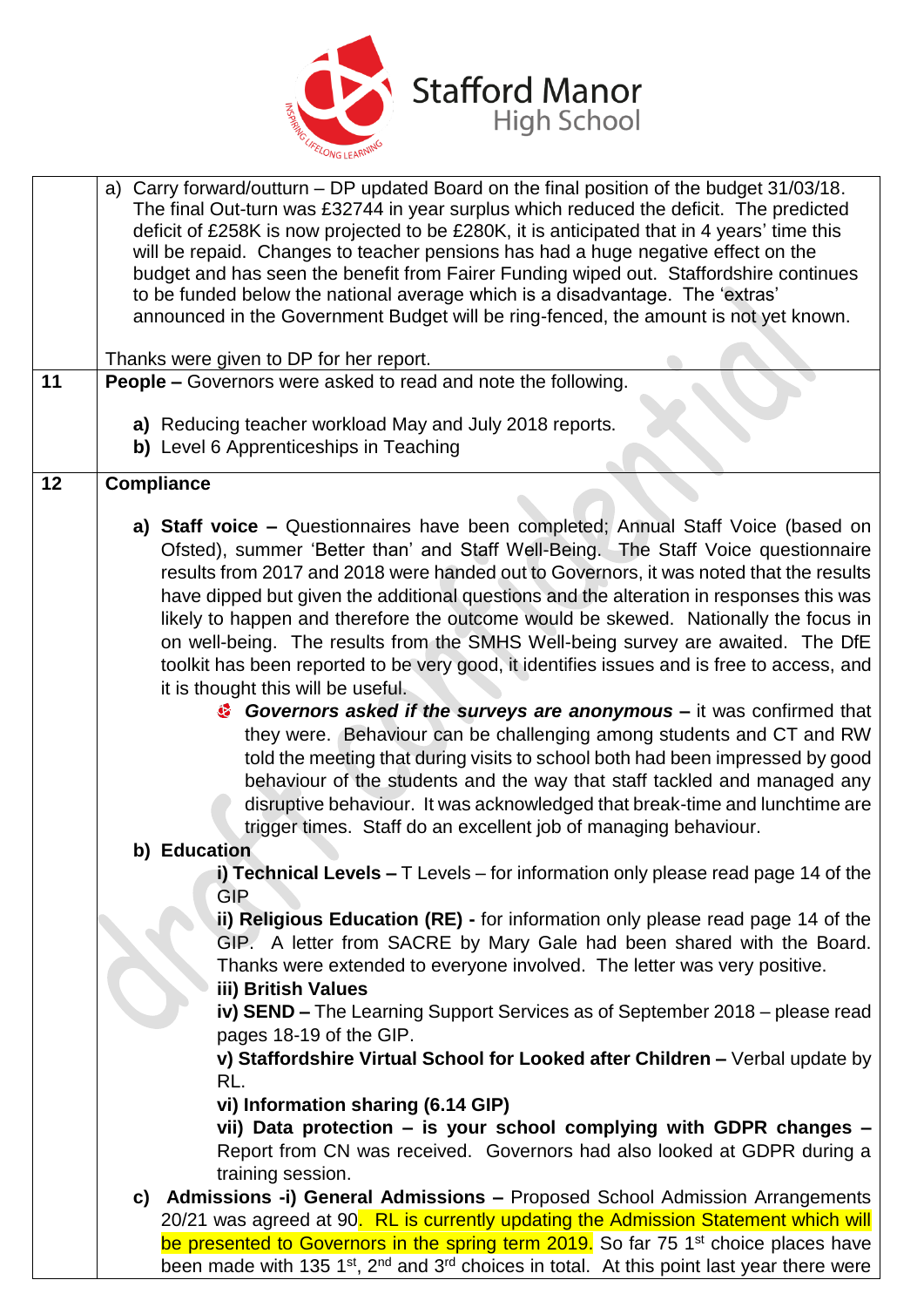

76 1<sup>st</sup> choice places received. There is an anticipation that numbers in September 2019 will be similar to 2018. SMHS would be able to take up to 100 year 7's should it be necessary.

**d) What schools should and must publish online –** update by BP. The School Website is compliant and is now monitored each term. All figures and results are as up to date as possible. Dates are awaited for the Access Statement (Careers).

**Policies and Procedures:-**

**Child Protection Policy and Procedures –** discussed under agenda item 8.

**Whole School Pay Policy (including Teachers Pay Policy) as approved by Finance Committee 17/09/18. Annual review –** since the call out the model policy had been received from the LA. There are a couple of changes, it was agreed that this policy will go back to the Finance Committee for review and will be presented to the FGB at their meeting on the 1<sup>st</sup> April 2019.

## **The following Policies/Procedure have all been agreed as per delegation by the FGB:-**

**Premise Management Documents** approved by Finance Committee 17/09/18 as following required procedures, note that the Premise Management Documents form part of the Health and Safely Policy approved by FGB July 2018.

**Scheme of Delegation** approved by Finance Committee 17/09/18.

**School Behaviour** approved by Progress and Learning Committee 24/09/18 – Review date will then be Autumn 2019.

**Behaviour Written Principles** approved by Progress and Learning Committee 24/09/18. Review date will then be Autumn 2020.

**Exam Contingency Plan** approved by Progress and Learning Committee 24/09/18. Review date will be Autumn 2019.

**Non Examination Assessment** approved by Progress and Learning Committee 24/09/18. Review date will be Autumn 2019.

**Review of Central Record of Recruitment and Vetting Checks** approved by VE 13/11/18. Live document.

**Register of Admission to school** approved by Progress and Learning Committee 12/11/18. Live document.

**Register of Pupil Attendance** approved by Progress and Learning Committee 12/11/18. Live document.

**Supporting Students with Medical Needs** approved by Progress and Learning Committee 12/11/18 subject to agreed changes. Review date will be Autumn 2020.

**Special Educational Needs (SEN) Information Report and SEN Policy** approved by Progress and Learning Committee Progress 12/11/18 subject to agreed changes. This policy has been discussed with key staff and a couple of changes need to be made regards the School Nursing Service and a couple of procedural items, all are minor items, the policy is workable for school. In principle the Policy was approved, Governors requested that the policy be circulated once the changes have been made.

**Data Protection Policy** approved by Finance Committee 19/11/18. It was agreed that a review will take place in 2 years' time, therefore Autumn term 2020.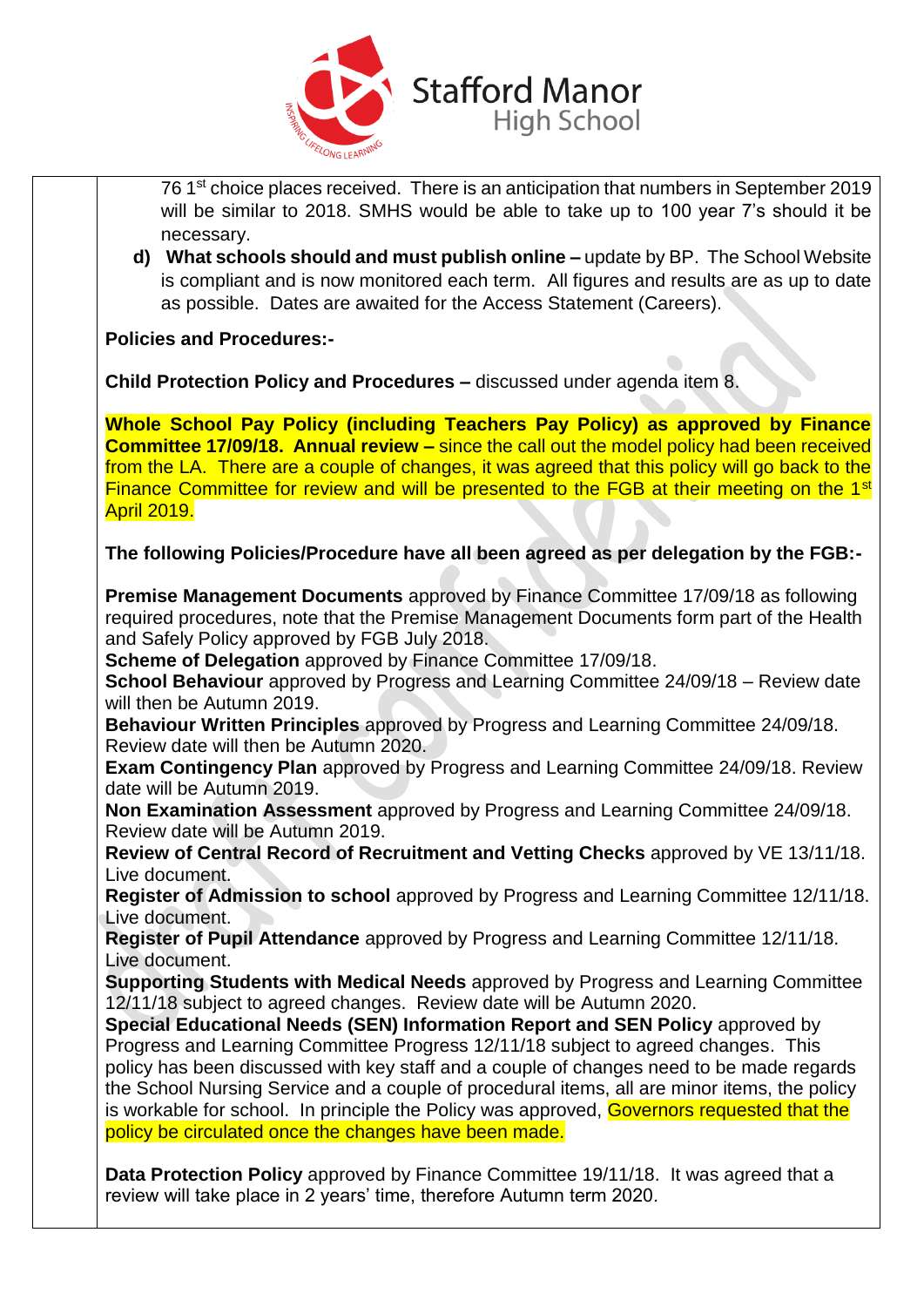

|    | The Board duly ratified all the above policies with the exception of the Whole School Pay Policy<br>(including Teachers Pay Policy) which will be reviewed by Finance in the Spring term and then                                                                                                                                                                                                                                                                                                                                                                                      |  |  |
|----|----------------------------------------------------------------------------------------------------------------------------------------------------------------------------------------------------------------------------------------------------------------------------------------------------------------------------------------------------------------------------------------------------------------------------------------------------------------------------------------------------------------------------------------------------------------------------------------|--|--|
| 13 | the FGB.                                                                                                                                                                                                                                                                                                                                                                                                                                                                                                                                                                               |  |  |
|    | Other information items - Please read section Ofsted update pages 23-25 Governor<br><b>Information Pack for information.</b>                                                                                                                                                                                                                                                                                                                                                                                                                                                           |  |  |
| 14 | Any Other Business -                                                                                                                                                                                                                                                                                                                                                                                                                                                                                                                                                                   |  |  |
|    | Grievance Policy – this had been emailed to the Board on 28 <sup>th</sup> November 2018. Governors<br>were advised that the DfE require a policy that covers Staff Discipline, Conduct and<br>Grievances (procedures for addressing) which can be grouped together or as separate<br>policies. It was felt that as the school have a Staff Discipline Policy and a Code of Conduct it<br>would be appropriate to have a separate Grievance Policy, although it has been previously<br>covered in the Managing Attendance at Work Policy. The Board approved and adopted the<br>policy. |  |  |
|    | 6.50pm KD left the meeting.                                                                                                                                                                                                                                                                                                                                                                                                                                                                                                                                                            |  |  |
|    | RW asked if there had been any developments regards Foundation Governor status - he<br>was advised that nothing had been received to date but the matter was still being pursued.                                                                                                                                                                                                                                                                                                                                                                                                      |  |  |
| 15 | <b>Confidentiality - 1</b> item was identified as being required to be placed on a confidential<br>appendix.                                                                                                                                                                                                                                                                                                                                                                                                                                                                           |  |  |
| 16 | Dates/times of next meetings - Committee/Link Governor and date list had been<br>circulated with the call out papers, dates were confirmed as being correct.                                                                                                                                                                                                                                                                                                                                                                                                                           |  |  |
|    | Next Full Governing Board meeting Monday 1 <sup>st</sup> April 2019 at 5.15pm.<br>The meeting ended at 6.54pm                                                                                                                                                                                                                                                                                                                                                                                                                                                                          |  |  |
|    | Governors were asked to note that the date for the Year 9 Choices Evening and Year 13<br>Parents Evening should be 19/03/2019 rather than the 19/02/19.                                                                                                                                                                                                                                                                                                                                                                                                                                |  |  |
|    | Governors were thanked for all their hard work.                                                                                                                                                                                                                                                                                                                                                                                                                                                                                                                                        |  |  |

Signed Date 1st April 2019 Chair of the Board of Governors

Action points

|                 | Action                                                                                       | Who/date for     |
|-----------------|----------------------------------------------------------------------------------------------|------------------|
|                 |                                                                                              | completion       |
| 3a              | Term of office for RW will run out on the $30th$ April 2019, this will be $\vert$ On the FGB |                  |
|                 | reviewed at the FGB on the 1 <sup>st</sup> April 2019.                                       | agenda 01/04/19  |
| 12 <sup>2</sup> | <b>Special Educational Needs (SEN) Information Report and SEN</b>                            | $BP$ – completed |
|                 | <b>Policy - Governors requested that the policy be circulated once the</b>                   | 05/03/19         |
|                 | changes have been made.                                                                      |                  |
| 12              | Whole School Pay Policy (including Teachers Pay Policy) as Finance                           |                  |
|                 | approved by Finance Committee 17/09/18. Annual review $-$ Committee then                     |                  |
|                 | since the call out the model policy had been received from the LA.   FGB Spring term         |                  |
|                 | There are a couple of changes, it was agreed that this policy will go $\vert$ meetings       |                  |